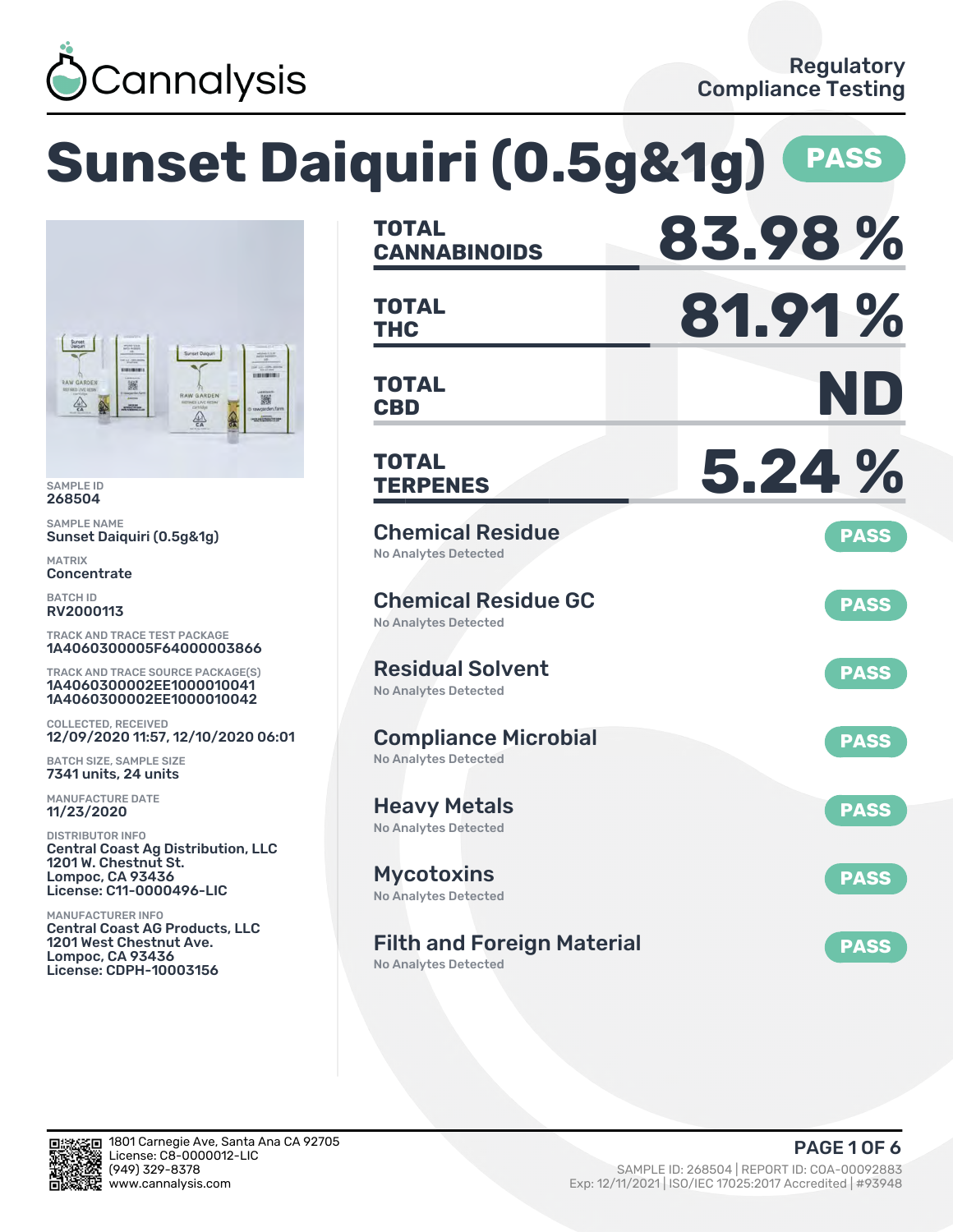

## CANNABINOID ANALYSIS

TOTAL THC,CBD, and CANNABINOIDS value(s) have been decarboxylated.

| TOTAL THC:          | 819.1 mg/g (81.91%), 819.1 mg per package |
|---------------------|-------------------------------------------|
| TOTAL CBD:          | ND.                                       |
| TOTAL CANNABINOIDS: | 839.8 mg/g (83.98 %)                      |

UNIT OF MEASUREMENT: Milligrams per Gram(mg/g)

| <b>ANALYTE</b>         | <b>RESULT</b>           | LOD    | <b>LLOO</b> | <b>ANALYTE</b>   | <b>RESULT</b>        | <b>LOD</b> | <b>LLOO</b> |
|------------------------|-------------------------|--------|-------------|------------------|----------------------|------------|-------------|
| THCa                   | ND                      | 0.2000 | 0.4000      | CBD <sub>v</sub> | <b>ND</b>            | 0.2000     | 0.4000      |
| D9THC                  | 819.1 mg/g (81.91%)     | 0.2000 | 0.4000      | CBGa             | <b>ND</b>            | 0.2000     | 0.4000      |
| D8THC                  | ND                      | 0.2000 | 0.4000      | CBG              | 17.97 mg/g (1.797 %) | 0.2000     | 0.4000      |
| <b>THC<sub>v</sub></b> | $2.695$ mg/g (0.2695 %) | 0.2000 | 0.4000      | CBN              | <b>ND</b>            | 0.2000     | 0.4000      |
| CBDa                   | <b>ND</b>               | 0.2000 | 0.4000      | CBC              | <b>ND</b>            | 0.2000     | 0.4000      |
| CBD                    | <b>ND</b>               | 0.2000 | 0.4000      |                  |                      |            |             |
|                        |                         |        |             |                  |                      |            |             |

#### ADDITIONAL INFORMATION

| Method:              | SOP-TECH-001 | Sample Prepped: 12/10/2020 16:43 |                                   | Sample Approved: 12/11/2020 16:07  |  |
|----------------------|--------------|----------------------------------|-----------------------------------|------------------------------------|--|
| Instrument: UPLC-DAD |              |                                  | Sample Analyzed: 12/10/2020 19:19 | Prep-Analytical Batch: 24380-18975 |  |



### TERPENE ANALYSIS

| UNIT OF MEASUREMENT: | Milligrams per Gram(mg/g) |
|----------------------|---------------------------|
|                      |                           |

| <b>ANALYTE</b>          | <b>RESULT</b>                                                                                                                                      | <b>LOD</b> | LL <sub>OO</sub> |  | <b>ANALYTE</b>         | <b>RESULT</b>                                      | <b>LOD</b> | <b>LLOQ</b> |
|-------------------------|----------------------------------------------------------------------------------------------------------------------------------------------------|------------|------------------|--|------------------------|----------------------------------------------------|------------|-------------|
| 3-Carene                | <b>ND</b>                                                                                                                                          | 0.5000     | 1.000            |  | Alpha bisabolol        | <b>ND</b>                                          | 0.5000     | 1.000       |
| Alpha cedrene           | <b>ND</b>                                                                                                                                          | 0.5000     | 1.000            |  | Alpha humulene         | <lloq< td=""><td>0.5000</td><td>1.000</td></lloq<> | 0.5000     | 1.000       |
| Alpha pinene            | 2.734 mg/g (0.2734 %)                                                                                                                              | 0.5000     | 1.000            |  | Alpha terpinene        | <b>ND</b>                                          | 0.5000     | 1.000       |
| Alpha terpineol         | <lloq< td=""><td>0.3300</td><td>0.6500</td><td></td><td>Beta caryophyllene</td><td>3.371 mg/g (0.3371 %)</td><td>0.5000</td><td>1.000</td></lloq<> | 0.3300     | 0.6500           |  | Beta caryophyllene     | 3.371 mg/g (0.3371 %)                              | 0.5000     | 1.000       |
| Beta myrcene            | 27.56 mg/g (2.756 %)                                                                                                                               | 0.5000     | 1.000            |  | Beta pinene            | 2.548 mg/g (0.2548 %)                              | 0.6100     | 1.210       |
| <b>Borneol</b>          | <b>ND</b>                                                                                                                                          | 0.5000     | 1.000            |  | Camphene               | <b>ND</b>                                          | 0.5000     | 1.000       |
| Camphor                 | <b>ND</b>                                                                                                                                          | 0.5000     | 1.000            |  | Caryophyllene oxide ND |                                                    | 0.5000     | 1.000       |
| Cedrol                  | <b>ND</b>                                                                                                                                          | 0.5000     | 1.000            |  | Cis nerolidol          | <b>ND</b>                                          | 0.5000     | 1.000       |
| Eucalyptol              | <b>ND</b>                                                                                                                                          | 0.5000     | 1.000            |  | Fenchol                | <lloq< td=""><td>0.5000</td><td>1.000</td></lloq<> | 0.5000     | 1.000       |
| Fenchone                | <b>ND</b>                                                                                                                                          | 0.5000     | 1.000            |  | Gamma terpinene        | <b>ND</b>                                          | 0.5000     | 1.000       |
| Gamma terpineol         | <b>ND</b>                                                                                                                                          | 0.1000     | 0.2100           |  | Geranyl acetate        | <b>ND</b>                                          | 0.5000     | 1.000       |
| Guaiol                  | <b>ND</b>                                                                                                                                          | 0.5000     | 1.000            |  | Isoborneol             | <b>ND</b>                                          | 0.5000     | 1.000       |
| Isopulegol              | <b>ND</b>                                                                                                                                          | 0.5000     | 1.000            |  | Limonene               | 11.38 mg/g $(1.138\%)$                             | 0.5000     | 1.000       |
| Linalool                | 1.860 mg/g $(0.1860\%)$                                                                                                                            | 0.5000     | 1.000            |  | Menthol                | <b>ND</b>                                          | 0.5000     | 1.000       |
| Ocimene 1               | <b>ND</b>                                                                                                                                          | 0.1600     | 0.3100           |  | Ocimene 2              | 1.914 mg/g $(0.1914\%)$                            | 0.3500     | 0.6900      |
| P-cymene                | <b>ND</b>                                                                                                                                          | 0.5200     | 1.050            |  | P-mentha-1.5-diene ND  |                                                    | 0.5000     | 1.000       |
| Pulegone                | <b>ND</b>                                                                                                                                          | 0.5000     | 1.000            |  | Sabinene               | <b>ND</b>                                          | 0.5000     | 1.000       |
| Sabinene hydrate        | <b>ND</b>                                                                                                                                          | 0.5000     | 1.000            |  | Terpinolene            | 1.046 mg/g $(0.1046\%)$                            | 0.5000     | 1.000       |
| Trans beta farnesene ND |                                                                                                                                                    | 0.5000     | 1.000            |  | Trans nerolidol        | <b>ND</b>                                          | 0.5000     | 1.000       |
| Valencene               | <b>ND</b>                                                                                                                                          | 0.5000     | 1.000            |  |                        |                                                    |            |             |

#### ADDITIONAL INFORMATION

Sample Analyzed: 12/10/2020 15:32

Method: SOP-TECH-027 Sample Prepped: 12/10/2020 15:28 Sample Approved: 12/11/2020 15:22



1801 Carnegie Ave, Santa Ana CA 92705 License: C8-0000012-LIC<br>(949) 329-8378

### PAGE 2 OF 6

(949) 329-8378 SAMPLE ID: 268504 | REPORT ID: COA-00092883 Exp: 12/11/2021 | ISO/IEC 17025:2017 Accredited | #93948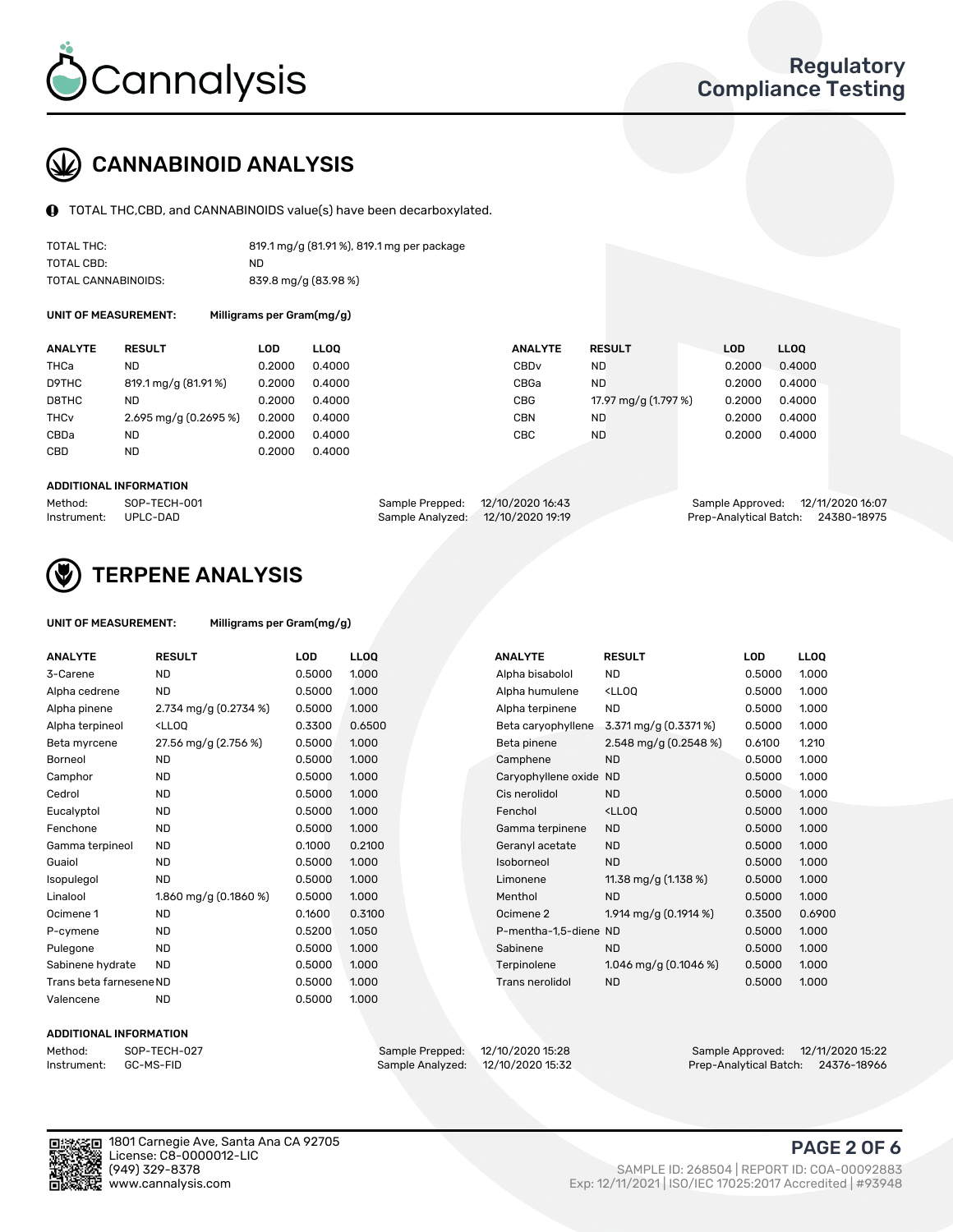

# CHEMICAL RESIDUE ANALYSIS PASS

UNIT OF MEASUREMENT: Micrograms per Gram(ug/g)

| <b>ANALYTE</b>    | <b>RESULT</b> | LOD    | LLOQ   | <b>ACTION LEVEL</b> |      | <b>ANALYTE</b>      | <b>RESULT</b> | LOD    | <b>LLOQ</b> | <b>ACTION LEVEL</b> |      |
|-------------------|---------------|--------|--------|---------------------|------|---------------------|---------------|--------|-------------|---------------------|------|
| Abamectin         | <b>ND</b>     | 0.0200 | 0.0400 | 0.1000              | Pass | Acephate            | <b>ND</b>     | 0.0200 | 0.0400      | 0.1000              | Pass |
| Acequinocyl       | <b>ND</b>     | 0.0200 | 0.0400 | 0.1000              | Pass | Acetamiprid         | <b>ND</b>     | 0.0200 | 0.0400      | 0.1000              | Pass |
| Aldicarb          | <b>ND</b>     | 0.0200 | 0.0400 | 0.0                 | Pass | Azoxystrobin        | <b>ND</b>     | 0.0200 | 0.0400      | 0.1000              | Pass |
| Bifenazate        | <b>ND</b>     | 0.0200 | 0.0400 | 0.1000              | Pass | <b>Bifenthrin</b>   | <b>ND</b>     | 0.0200 | 0.0400      | 3.000               | Pass |
| <b>Boscalid</b>   | <b>ND</b>     | 0.0200 | 0.0400 | 0.1000              | Pass | Carbaryl            | <b>ND</b>     | 0.0200 | 0.0400      | 0.5000              | Pass |
| Carbofuran        | <b>ND</b>     | 0.0200 | 0.0400 | 0.0                 | Pass | Chlorantraniliprole | <b>ND</b>     | 0.0200 | 0.0400      | 10.00               | Pass |
| Clofentezine      | <b>ND</b>     | 0.0200 | 0.0400 | 0.1000              | Pass | Coumaphos           | <b>ND</b>     | 0.0200 | 0.0400      | 0.0                 | Pass |
| Cyfluthrin        | <b>ND</b>     | 0.4000 | 1.000  | 2.000               | Pass | Cypermethrin        | <b>ND</b>     | 0.4000 | 1.000       | 1.000               | Pass |
| Daminozide        | <b>ND</b>     | 0.0200 | 0.0400 | 0.0                 | Pass | Diazinon            | <b>ND</b>     | 0.0200 | 0.0400      | 0.1000              | Pass |
| <b>Dichlorvos</b> | <b>ND</b>     | 0.0200 | 0.0400 | 0.0                 | Pass | Dimethoate          | <b>ND</b>     | 0.0200 | 0.0400      | 0.0                 | Pass |
| Dimethomorph      | <b>ND</b>     | 0.0200 | 0.0400 | 2.000               | Pass | Ethoprophos         | <b>ND</b>     | 0.0200 | 0.0400      | 0.0                 | Pass |
| Etofenprox        | <b>ND</b>     | 0.0200 | 0.0400 | 0.0                 | Pass | Etoxazole           | <b>ND</b>     | 0.0200 | 0.0400      | 0.1000              | Pass |
| Fenhexamid        | <b>ND</b>     | 0.0200 | 0.0400 | 0.1000              | Pass | Fenoxycarb          | <b>ND</b>     | 0.0200 | 0.0400      | 0.0                 | Pass |
| Fenpyroximate     | <b>ND</b>     | 0.0200 | 0.0400 | 0.1000              | Pass | Fipronil            | <b>ND</b>     | 0.0400 | 0.1000      | 0.0                 | Pass |
| Flonicamid        | <b>ND</b>     | 0.0200 | 0.0400 | 0.1000              | Pass | Fludioxonil         | <b>ND</b>     | 0.0200 | 0.0400      | 0.1000              | Pass |
| Hexythiazox       | <b>ND</b>     | 0.0200 | 0.0400 | 0.1000              | Pass | Imazalil            | <b>ND</b>     | 0.0200 | 0.0400      | 0.0                 | Pass |
| Imidacloprid      | <b>ND</b>     | 0.0200 | 0.0400 | 5.000               | Pass | Kresoxim methyl     | <b>ND</b>     | 0.0200 | 0.0400      | 0.1000              | Pass |
| Malathion         | <b>ND</b>     | 0.0200 | 0.0400 | 0.5000              | Pass | Metalaxyl           | <b>ND</b>     | 0.0200 | 0.0400      | 2.000               | Pass |
| Methiocarb        | <b>ND</b>     | 0.0200 | 0.0400 | 0.0                 | Pass | Methomyl            | <b>ND</b>     | 0.0200 | 0.0400      | 1.000               | Pass |
| Mevinphos         | <b>ND</b>     | 0.0200 | 0.0400 | 0.0                 | Pass | Myclobutanil        | <b>ND</b>     | 0.0200 | 0.0400      | 0.1000              | Pass |
| Naled             | <b>ND</b>     | 0.0200 | 0.0400 | 0.1000              | Pass | Oxamyl              | <b>ND</b>     | 0.0200 | 0.0400      | 0.5000              | Pass |
| Paclobutrazol     | <b>ND</b>     | 0.0200 | 0.0400 | 0.0                 | Pass | Permethrins         | <b>ND</b>     | 0.0400 | 0.1000      | 0.5000              | Pass |
| Phosmet           | <b>ND</b>     | 0.0200 | 0.0400 | 0.1000              | Pass | Piperonyl butoxide  | <b>ND</b>     | 0.0200 | 0.0400      | 3.000               | Pass |
| Prallethrin       | <b>ND</b>     | 0.0200 | 0.0400 | 0.1000              | Pass | Propiconazole       | <b>ND</b>     | 0.0200 | 0.0400      | 0.1000              | Pass |
| Propoxur          | <b>ND</b>     | 0.0200 | 0.0400 | 0.0                 | Pass | Pyrethrins          | <b>ND</b>     | 0.0200 | 0.0400      | 0.5000              | Pass |
| Pyridaben         | <b>ND</b>     | 0.0200 | 0.0400 | 0.1000              | Pass | Spinetoram          | <b>ND</b>     | 0.0200 | 0.0400      | 0.1000              | Pass |
| Spinosad          | <b>ND</b>     | 0.0300 | 0.0700 | 0.1000              | Pass | Spiromesifen        | <b>ND</b>     | 0.0200 | 0.0400      | 0.1000              | Pass |
| Spirotetramat     | <b>ND</b>     | 0.0200 | 0.0400 | 0.1000              | Pass | Spiroxamine         | <b>ND</b>     | 0.0200 | 0.0400      | 0.0                 | Pass |
| Tebuconazole      | <b>ND</b>     | 0.0200 | 0.0400 | 0.1000              | Pass | Thiacloprid         | <b>ND</b>     | 0.0200 | 0.0400      | 0.0                 | Pass |
| Thiamethoxam      | <b>ND</b>     | 0.0200 | 0.0400 | 5.000               | Pass | Trifloxystrobin     | <b>ND</b>     | 0.0200 | 0.0400      | 0.1000              | Pass |
|                   |               |        |        |                     |      |                     |               |        |             |                     |      |

#### ADDITIONAL INFORMATION

Method: SOP-TECH-002 Sample Prepped: 12/10/2020 15:17 Sample Approved: 12/11/2020 12:00 Instrument: LC-MS/MS Sample Analyzed: 12/10/2020 15:18 Prep-Analytical Batch: 24368-18961



PAGE 3 OF 6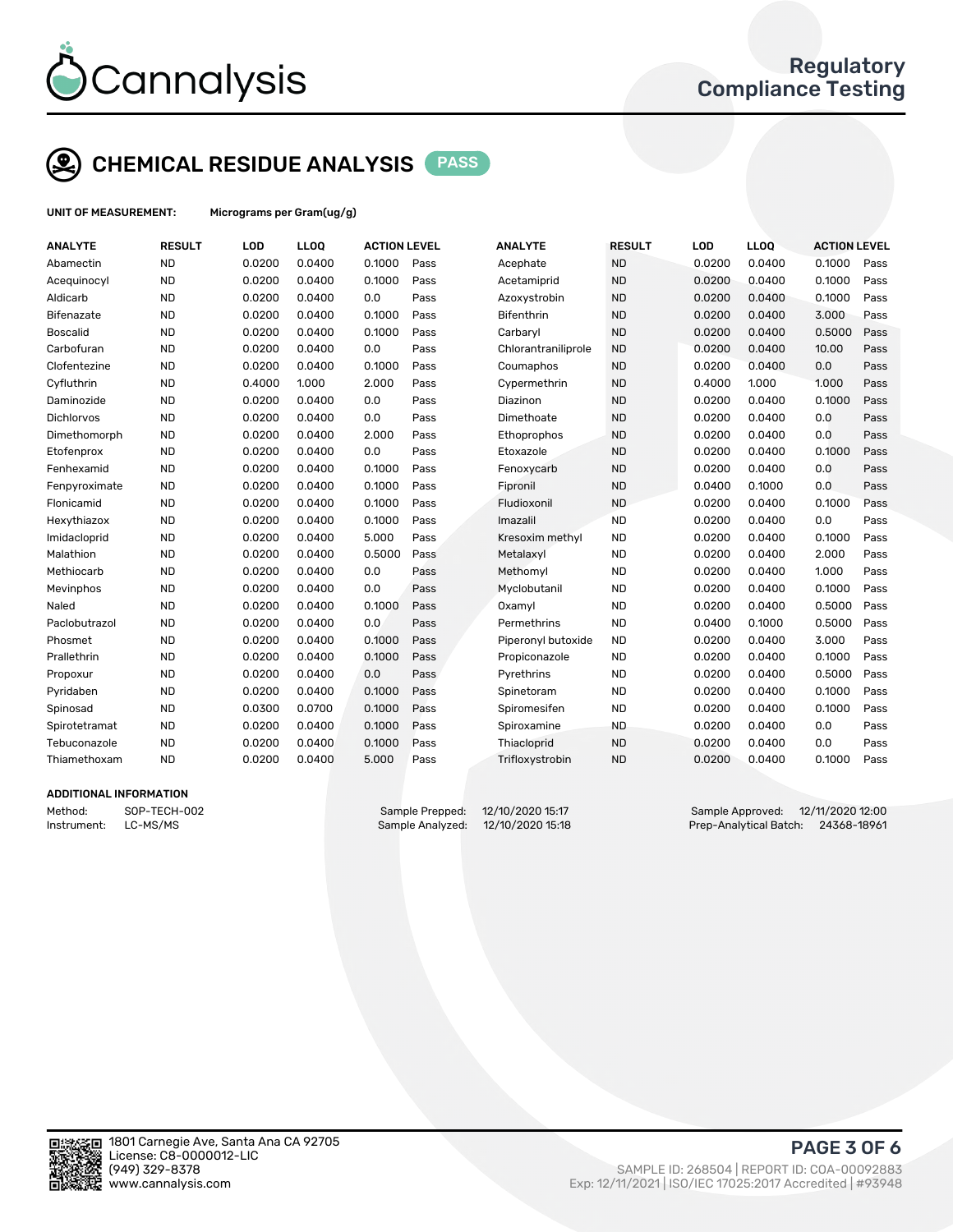

### CHEMICAL RESIDUE GC ANALYSIS PASS

| UNIT OF MEASUREMENT: |               | Micrograms per Gram(ug/g) |                |                     |                |               |        |             |                     |      |
|----------------------|---------------|---------------------------|----------------|---------------------|----------------|---------------|--------|-------------|---------------------|------|
| <b>ANALYTE</b>       | <b>RESULT</b> | LOD                       | LOO.           | <b>ACTION LEVEL</b> | <b>ANALYTE</b> | <b>RESULT</b> | LOD    | <b>LLOO</b> | <b>ACTION LEVEL</b> |      |
| Cantan               | NΠ            | ገ 1በበበ                    | <u>N 2000 </u> | חחחד ו<br>Pace      | Chlordane      | <b>ND</b>     | n n1no | በ በ136      |                     | Pacc |

| Captan                 | <b>ND</b>    | 0.1000 | 0.2000 | 0.7000 | Pass             | Chlordane        | <b>ND</b> | 0.0109 | 0.0136                 | 0.0              | Pass |
|------------------------|--------------|--------|--------|--------|------------------|------------------|-----------|--------|------------------------|------------------|------|
| Methyl parathion       | <b>ND</b>    | 0.0400 | 0.1000 | 0.0    | Pass             | <b>PCNB</b>      | <b>ND</b> | 0.0200 | 0.0400                 | 0.1000           | Pass |
| Chlorfenapyr           | <b>ND</b>    | 0.0800 | 0.1000 | 0.0    | Pass             | Chlorpyrifos     | <b>ND</b> | 0.0800 | 0.1000                 | 0.0              | Pass |
|                        |              |        |        |        |                  |                  |           |        |                        |                  |      |
| ADDITIONAL INFORMATION |              |        |        |        |                  |                  |           |        |                        |                  |      |
| Method:                | SOP-TECH-010 |        |        |        | Sample Prepped:  | 12/10/2020 15:17 |           |        | Sample Approved:       | 12/11/2020 16:19 |      |
| Instrument:            | GC-MS/MS     |        |        |        | Sample Analyzed: | 12/10/2020 15:18 |           |        | Prep-Analytical Batch: | 24369-18962      |      |
|                        |              |        |        |        |                  |                  |           |        |                        |                  |      |



UNIT OF MEASUREMENT: Micrograms per Gram(ug/g)

| <b>ANALYTE</b>       | <b>RESULT</b> | LOD    | <b>LLOO</b> | <b>ACTION LEVEL</b> |      | <b>ANALYTE</b>           | <b>RESULT</b> | LOD    | <b>LLOO</b> | <b>ACTION LEVEL</b> |      |
|----------------------|---------------|--------|-------------|---------------------|------|--------------------------|---------------|--------|-------------|---------------------|------|
| Acetone              | <b>ND</b>     | 5.000  | 250.0       | 5000                | Pass | Acetonitrile             | <b>ND</b>     | 5.000  | 50.00       | 410.0               | Pass |
| Benzene              | <b>ND</b>     | 0.5000 | 1.000       | 1.000               | Pass | <b>Butane</b>            | <b>ND</b>     | 76.80  | 96.00       | 5000                | Pass |
| Chloroform           | <b>ND</b>     | 0.5000 | 1.000       | 1.000               | Pass | Ethanol                  | <b>ND</b>     | 10.00  | 50.00       | 5000                | Pass |
| <b>Ethyl Acetate</b> | <b>ND</b>     | 5.000  | 50.00       | 5000                | Pass | <b>Ethyl Ether</b>       | <b>ND</b>     | 25.00  | 50.00       | 5000                | Pass |
| Ethylene oxide       | <b>ND</b>     | 0.5000 | 1.000       | 1.000               | Pass | Heptane                  | <b>ND</b>     | 1.000  | 5.000       | 5000                | Pass |
| Hexane               | <b>ND</b>     | 0.5000 | 5.000       | 290.0               | Pass | <b>Isopropyl Alcohol</b> | <b>ND</b>     | 5.000  | 50.00       | 5000                | Pass |
| Methanol             | <b>ND</b>     | 10.00  | 50.00       | 3000                | Pass | Methylene chloride       | <b>ND</b>     | 0.5000 | 1.000       | 1.000               | Pass |
| Pentane              | <b>ND</b>     | 1.000  | 50.00       | 5000                | Pass | Propane                  | <b>ND</b>     | 16.00  | 20.00       | 5000                | Pass |
| Toluene              | <b>ND</b>     | 0.5000 | 1.000       | 890.0               | Pass | Xvlenes                  | <b>ND</b>     | 6.000  | 100.0       | 2170                | Pass |
| Trichloroethylene    | <b>ND</b>     | 0.2500 | 1.000       | 1.000               | Pass | 1.2-Dichloroethane       | <b>ND</b>     | 0.5000 | 1.000       | 1.000               | Pass |

### ADDITIONAL INFORMATION

Method: SOP-TECH-021 Sample Prepped: 12/10/2020 20:27 Sample Approved: 12/11/2020 17:16<br>Instrument: HS-GC-MS/FID Sample Analyzed: 12/10/2020 20:28 Prep-Analytical Batch: 24363-18979

Prep-Analytical Batch: 24363-18979



UNIT OF MEASUREMENT: Cycle Threshold (Ct)

| <b>ANALYTE</b> | <b>RESULT</b>              | LOD   | <b>LLOO</b> |     | <b>ACTION LEVEL</b> | <b>ANALYTE</b>   | <b>RESULT</b> | <b>LOD</b> | <b>LLOO</b>      |                  | <b>ACTION LEVEL</b> |
|----------------|----------------------------|-------|-------------|-----|---------------------|------------------|---------------|------------|------------------|------------------|---------------------|
| A.fumigatus    | ND                         | 33.00 | 0.0         | 0.0 | Pass                | A. flavus        | <b>ND</b>     | 33.00      | 0.0              | 0.0              | Pass                |
| A. niger       | <b>ND</b>                  | 33.00 | 0.0         | 0.0 | Pass                | A. terreus       | <b>ND</b>     | 33.00      | 0.0              | 0.0              | Pass                |
| <b>STEC</b>    | <b>ND</b>                  | 33.00 | 0.0         | 0.0 | Pass                | Salmonella spp   | <b>ND</b>     | 33.00      | 0.0              | 0.0              | Pass                |
|                |                            |       |             |     |                     |                  |               |            |                  |                  |                     |
|                | ADDITIONAL INFORMATION     |       |             |     |                     |                  |               |            |                  |                  |                     |
| Method:        | SOP-TECH-016, SOP-TECH-022 |       |             |     | Sample Prepped:     | 12/11/2020 06:29 |               |            | Sample Approved: | 12/11/2020 13:26 |                     |

Instrument: qPCR Sample Analyzed: 12/11/2020 06:32 Prep-Analytical Batch: 24374-18980

PAGE 4 OF 6

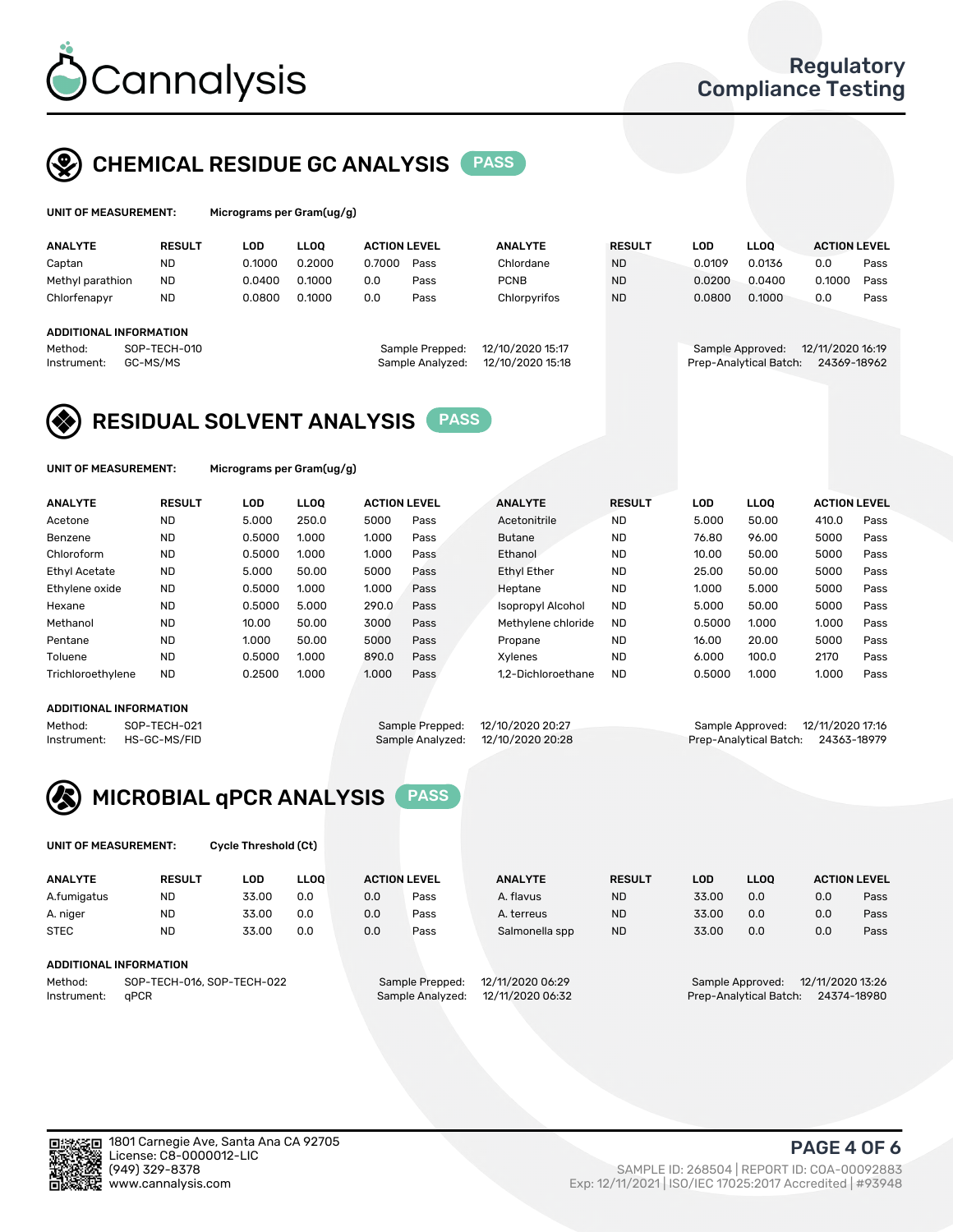



| UNIT OF MEASUREMENT: | Micrograms per Gram(ug/g) |
|----------------------|---------------------------|
|                      |                           |

| <b>ANALYTE</b>                                         | <b>RESULT</b> | LOD    | <b>LLOO</b> | <b>ACTION LEVEL</b> |                  | <b>ANALYTE</b>   | <b>RESULT</b> | LOD    | <b>LLOO</b>            | <b>ACTION LEVEL</b> |      |
|--------------------------------------------------------|---------------|--------|-------------|---------------------|------------------|------------------|---------------|--------|------------------------|---------------------|------|
| Arsenic                                                | <b>ND</b>     | 0.0200 | 0.0500      | 0.2000              | Pass             | Cadmium          | <b>ND</b>     | 0.0050 | 0.0500                 | 0.2000              | Pass |
| Lead                                                   | <b>ND</b>     | 0.0100 | 0.0500      | 0.5000              | Pass             | Mercury          | <b>ND</b>     | 0.0030 | 0.0500                 | 0.1000              | Pass |
| ADDITIONAL INFORMATION                                 |               |        |             |                     |                  |                  |               |        |                        |                     |      |
| Method:                                                | SOP-TECH-013  |        |             |                     | Sample Prepped:  | 12/11/2020 08:26 |               |        | Sample Approved:       | 12/11/2020 15:54    |      |
| Instrument:                                            | ICP-MS        |        |             |                     | Sample Analyzed: | 12/11/2020 08:26 |               |        | Prep-Analytical Batch: | 24390-18988         |      |
| (类)<br><b>MYCOTOXINS ANALYSIS</b>                      |               |        |             |                     |                  |                  |               |        |                        |                     |      |
| Micrograms per Kilogram(ug/kg)<br>UNIT OF MEASUREMENT: |               |        |             |                     |                  |                  |               |        |                        |                     |      |

| <b>ANALYTE</b>         | <b>RESULT</b> | LOD   | <b>LLOO</b> | <b>ACTION LEVEL</b> |      | <b>ANALYTE</b> | <b>RESULT</b> | LOD   | <b>LLOO</b> | <b>ACTION LEVEL</b> |      |
|------------------------|---------------|-------|-------------|---------------------|------|----------------|---------------|-------|-------------|---------------------|------|
| Aflatoxin B1           | <b>ND</b>     | 1.000 | 2.000       |                     | N/A  | Aflatoxin B2   | <b>ND</b>     | 2.000 | 5.000       |                     | N/A  |
| Aflatoxin G1           | <b>ND</b>     | 2.000 | 5.000       |                     | N/A  | Aflatoxin G2   | <b>ND</b>     | 2.000 | 5.000       |                     | N/A  |
| Total Aflatoxins       | <b>ND</b>     | 10.00 | 14.00       | 20.00               | Pass | Ochratoxin A   | <b>ND</b>     | 1.000 | 2.000       | 20.00               | Pass |
|                        |               |       |             |                     |      |                |               |       |             |                     |      |
| ADDITIONAL INFORMATION |               |       |             |                     |      |                |               |       |             |                     |      |

Method: SOP-TECH-020 Sample Prepped: 12/10/2020 18:58 Sample Approved: 12/11/2020 09:08 Instrument: LC-MS/MS Sample Analyzed: 12/10/2020 19:09 Prep-Analytical Batch: 24386-18974

#### FILTH & FOREIGN MATERIAL ANALYSIS PASS Q

UNIT OF MEASUREMENT: Filth and Foreign Matter (%, #/3g)

| <b>ANALYTE</b>                                              | <b>RESULT</b> | LOD | <b>LLOO</b> | <b>ACTION LEVEL</b>                                                         |      | <b>ANALYTE</b> | <b>RESULT</b> | LOD                                                                        | <b>LLOO</b> | <b>ACTION LEVEL</b> |      |
|-------------------------------------------------------------|---------------|-----|-------------|-----------------------------------------------------------------------------|------|----------------|---------------|----------------------------------------------------------------------------|-------------|---------------------|------|
| IF RH ME                                                    | <b>ND</b>     | 0.0 | 0.0         | 1.000                                                                       | Pass | <b>IFM</b>     | <b>ND</b>     | 0.0                                                                        | 0.0         | 25.00               | Pass |
| Mold                                                        | <b>ND</b>     | 0.0 | 0.0         | 25.00                                                                       | Pass | <b>SSCD</b>    | <b>ND</b>     | 0.0                                                                        | 0.0         | 25.00               | Pass |
| ADDITIONAL INFORMATION                                      |               |     |             |                                                                             |      |                |               |                                                                            |             |                     |      |
| Method:<br>SOP-TECH-009<br>Instrument:<br>Visual Inspection |               |     |             | 12/10/2020 15:05<br>Sample Prepped:<br>12/10/2020 15:12<br>Sample Analyzed: |      |                |               | 12/10/2020 18:50<br>Sample Approved:<br>Prep-Analytical Batch: 24371-18960 |             |                     |      |



PAGE 5 OF 6